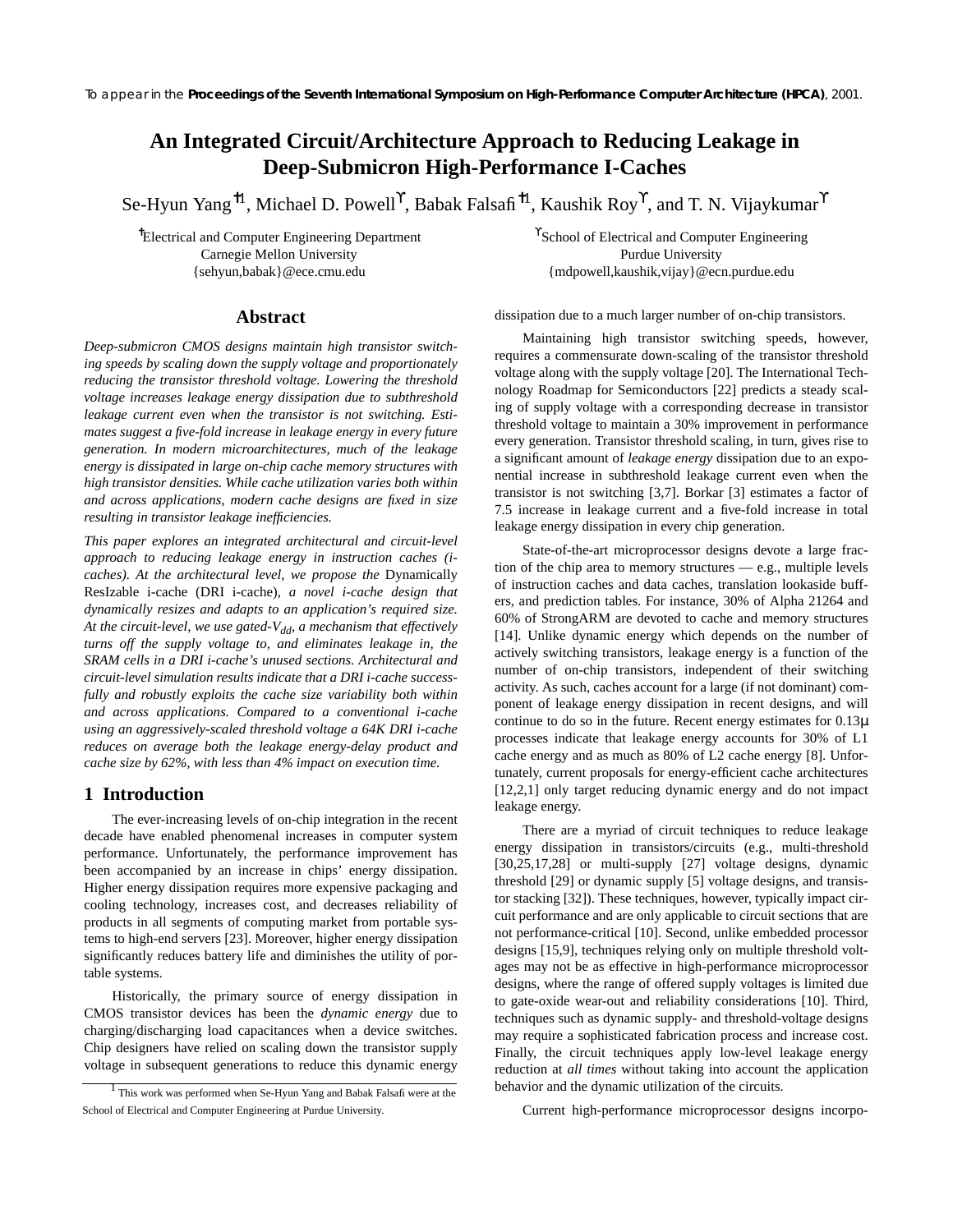rate multi-level cache hierarchies on chip to reduce the off-chip access frequency and improve performance. Modern cache hierarchies are designed to satisfy the demands of the most memoryintensive applications or application phases. The actual cache hierarchy utilization, however, varies widely both *within* and *across* applications. Recent studies on block frame utilization in caches [18], for instance, show that at any given instance in an application's execution, on average over half of the block frames are "dead" — i.e., they miss upon a subsequent reference. These "dead" block frames continue dissipating leakage energy while not holding useful data.

This paper presents the first integrated architectural and circuit-level approach to reducing leakage energy dissipation in deep-submicron cache memories. We propose a novel instruction cache design, the *Dynamically ResIzable instruction cache (DRI i-cache),* which dynamically resizes itself to the size required at any point during application execution and virtually turns off the supply voltage to the cache's unused sections to eliminate leakage. At the architectural level, a DRI i-cache relies on simple techniques to exploit variability in i-cache usage and reduce the icache size dynamically to capture the application's primary instruction working set.

At the circuit level, a DRI i-cache uses a mechanism we recently proposed, *gated-V<sub>dd</sub>* [19], which reduces leakage by effectively turning off the supply voltage to the SRAM cells of the cache's unused block frames. Gated- $V_{dd}$  may be implemented using NMOS or PMOS transistors, presenting a trade-off among area overhead, leakage reduction, and impact on performance. By curbing leakage, gated- $V_{dd}$  enables high performance through aggressive threshold-voltage-scaling, which has been considered difficult due to inordinate increase in leakage.

We use cycle-accurate architectural simulation and circuit tools for energy estimation, and compare a DRI i-cache to a conventional i-cache using an aggressively-scaled threshold voltage to show that:

- **•** There is a large variability in L1 i-cache utilization both *within* and *across* applications. Using a simple adaptive hardware scheme, a DRI i-cache effectively exploits this variability and significantly reduces the average size.
- **•** A DRI i-cache effectively integrates architectural and the gated- $V_{dd}$  circuit techniques to reduce leakage in an L1 icache. A DRI i-cache reduces the leakage energy-delay product by 62% with performance degradation within 4%, and by 67% with higher performance degradation.
- **•** Our adaptive scheme gives a DRI i-cache tight control over the miss rate to keep it close to a preset value, enabling the DRI i-cache to contain both the performance degradation and the increase in lower cache levels' energy dissipation. Moreover, the scheme is robust and performs predictably without drastic reactions to varying the adaptivity parameters.
- **•** Because higher set-associativities encourage more downsizing, and larger sizes imply larger relative size reduction, DRI i-caches achieve even better energy-delay products with higher set-associativity and larger size.

The rest of the paper is organized as follows. In [Section 2](#page-1-0), we describe the architectural techniques to resize i-caches dynamically. In [Section 3,](#page-4-0) we describe the gated- $V_{dd}$  circuit-level mechanism to reduce leakage in SRAM cells. In [Section 4,](#page-4-1) we describe our experimental methodology. In [Section 5,](#page-5-0) we present experimental results, and in [Section 6](#page-9-0) we discuss related work. Finally, in [Section 7](#page-9-1) we conclude the paper.

# <span id="page-1-0"></span>**2 DRI i-cache: Reducing leakage in i-caches**

This paper describes the *Dynamically ResIzable instruction cache (DRI i-cache)*. The key observation behind a DRI i-cache is that there is a large variability in i-cache utilization both *within* and *across* programs leading to large energy inefficiency for conventional caches in deep-submicron designs; while the memory cells in a cache's unused sections are not actively referenced, they leak current and dissipate energy. A DRI i-cache's novelty is that it dynamically estimates and adapts to the required i-cache size, and uses a novel circuit-level technique, gated- $V_{dd}$  [19], to turn off the supply voltage to the cache's unused SRAM cells. In this section, we describe the anatomy of a DRI i-cache. In the next section, we present the circuit technique to gate a memory cell's supply voltage.

The large variability in i-cache utilization is inherent to an application's execution. Application programs often break the computation into distinct phases. In each phase, an application typically iterates and computes over a set of data. The code size executed in each phase dictates the required i-cache size for that phase. Our ultimate goal is to exploit the variability in the code size and the required i-cache size across application phases to save energy. The key to our leakage energy saving technique is to have a minimal impact on performance and a minimal increase in dynamic energy dissipation.

To exploit the variability in i-cache utilization, hardware (or software) must provide accurate mechanisms to determine a transition among two application phases and estimate the required new i-cache size. Inaccurate cache resizing may significantly increase the access frequency to lower cache levels, increase the dynamic energy dissipated, and degrade performance, offsetting the gains from leakage energy savings. A mechanism is also required to determine how long an application phase executes so as to select phases that have long enough execution times to amortize the resizing overhead.

In this paper, we use a simple and intuitive all-hardware design to resize an i-cache dynamically. Our approach to cache resizing increases or decreases the number of active cache sets. Alternatively, we could increase/decrease associativity, as is proposed for reducing dynamic energy in [1]. This alternative, however, has several key shortcomings. First, it assumes that we start with a base set-associative cache and is not applicable to directmapped caches, which are widely used due to their access latency advantages. Second, reducing associativity may increase both capacity and conflict miss rates in the cache. Hence, such an approach may increase the cache resizing overhead, significantly reducing the opportunity for energy reduction.

While many of the ideas in this paper apply to both i-caches and data caches (d-caches), we focus on i-cache designs. Because of complications involving dirty cache blocks, studying d-cache designs is beyond the scope of this paper.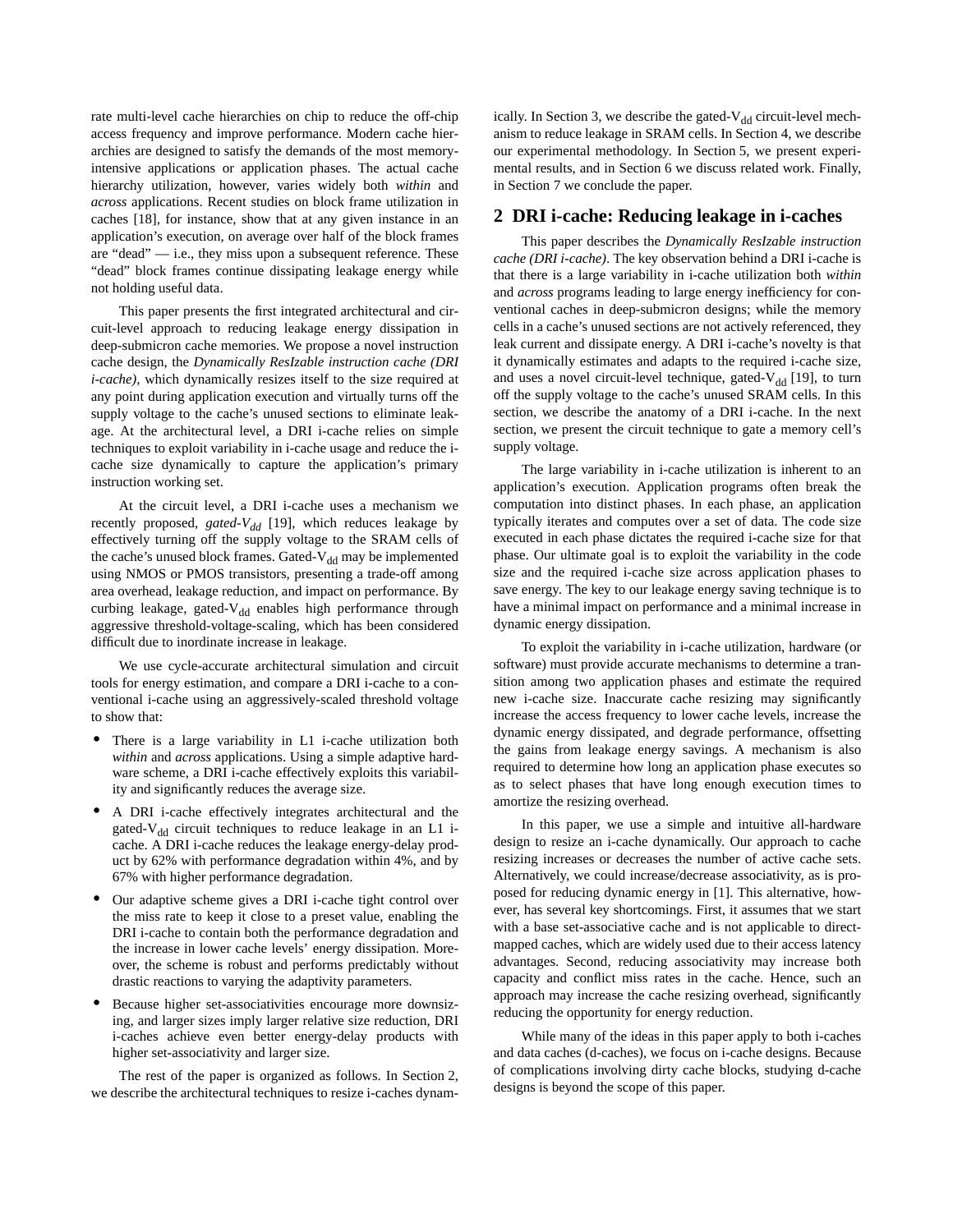In the rest of this section, we first describe the basic DRI icache design and the adaptive mechanisms to detect the required i-cache size. Next, we discuss the block lookup implications of a DRI i-cache. Finally, we present the impact of our design on energy dissipation and performance.

### <span id="page-2-1"></span>**2.1 Basic DRI i-cache design**

Much like conventional adaptive computing frameworks, our cache uses a set of parameters to monitor, react, and adapt to changes in application behavior and system requirements dynamically. [Figure 1](#page-2-0) depicts the anatomy of a direct-mapped DRI icache (the same design applies to set-associative caches). To monitor cache performance, a DRI i-cache divides an application's execution time into fixed-length intervals, the *sense-intervals,* measured in the number of dynamic instructions (e.g., one million instructions). We use miss rate as the primary metric for monitoring cache performance. A miss counter counts the number of cache misses in each sense-interval. At the end of each sense-interval, the cache upsizes/downsizes, depending on whether the miss counter is lower/higher than a preset value, the *miss-bound* (e.g., ten thousand misses). The factor by which the cache changes size is called the *divisibility*. A divisibility of two, for instance, changes the cache size upon upsizing/downsizing by a factor of two. To prevent the cache from thrashing and downsizing to prohibitively small sizes (e.g., 1K), the *size-bound* specifies the minimum size the i-cache can assume.

All the cache parameters can be set either dynamically or statically. Because this paper is a first step towards understanding a dynamically resizable cache design, we focus on designs that statically set the values for the parameters prior to the start of program execution.

Among these parameters, the key parameters that control the i-cache's size and performance are the miss-bound and sizebound. The combination of these two key parameters provides accurate and tight control over the cache's performance. Missbound allows the cache to react and adapt to an application's instruction working set by "bounding" the cache's miss rate in each monitoring interval. Thus, the miss-bound provides a "finegrain" resizing control between any two intervals independent of the cache size. Applications typically require a specific minimum cache capacity beyond which they incur a large number of capacity misses and thrash. Size-bound provides a "coarse-grain" resizing control by preventing the cache from thrashing by downsizing past a minimum size.

The other two parameters, the sense-interval length and divisibility, are less-critical to a DRI i-cache's performance. Intuitively, the sense-interval length allows selecting a length that best matches an application's phase transition times, and the divisibility determines the rate at which the i-cache is resized.

While the above parameters control the cache's aggressiveness in resizing, the adaptive mechanism may need throttling to prevent repeated resizing between two sizes if the desired size lies between the two sizes. We use a simple saturating counter to detect repeated resizing between two adjacent sizes. Upon detection, our mechanism prevents downsizing (while allowing upsizing) for a fixed number of successive intervals. This simple



<span id="page-2-0"></span>throttling mechanism works well in practice, at least for the benchmarks studied in this paper.

Resizing the cache requires that we dynamically change the cache block lookup and placement function. Conventional (direct-mapped or set-associative) i-caches use a fixed set of index bits from a memory reference to locate the set to which a block maps. Resizing the cache either reduces or increases the total number of cache sets thereby requiring a larger or smaller number of index bits to look up a set. Our design uses a mask to find the right number of index bits used for a given cache size [\(Figure 1](#page-2-0)). Every time the cache downsizes, the mask shifts to the right to use a smaller number of index bits and vice versa. Therefore, downsizing removes the highest-numbered sets in the cache in groups of powers of two.

Because smaller caches use a small number of index bits, they require a larger number of tag bits to distinguish data in block frames. Because a DRI i-cache dynamically changes its size, it requires a different number of tag bits for each of the different sizes. To satisfy this requirement, our design maintains as many tag bits as required by the smallest size to which the cache may downsize itself. Thus, we maintain more tag bits than conventional caches of equal size. We define the extra tag bits to be the *resizing tag bits*. The size-bound dictates the smallest allowed size and, hence, the corresponding number of resizing bits. For instance, for a 64K DRI i-cache with a size-bound of 1K, the tag array uses 16 (regular) tag bits and 6 resizing tag bits for a total of 22 tag bits to support downsizing to 1K.

#### **2.2 Implications on cache lookups**

Using the resizing tag bits, we ensure that the cache functions correctly at every individual size. However, resizing from one size to another may still cause problems in cache lookup. Because resizing modifies the set-mapping function for blocks (by changing the index bits), it may result in an incorrect lookup if the cache contents are not moved to the appropriate places or flushed before resizing. For instance, a 64K cache maintains only 16 tag bits whereas a 1K cache maintains 22 tag bits. As such,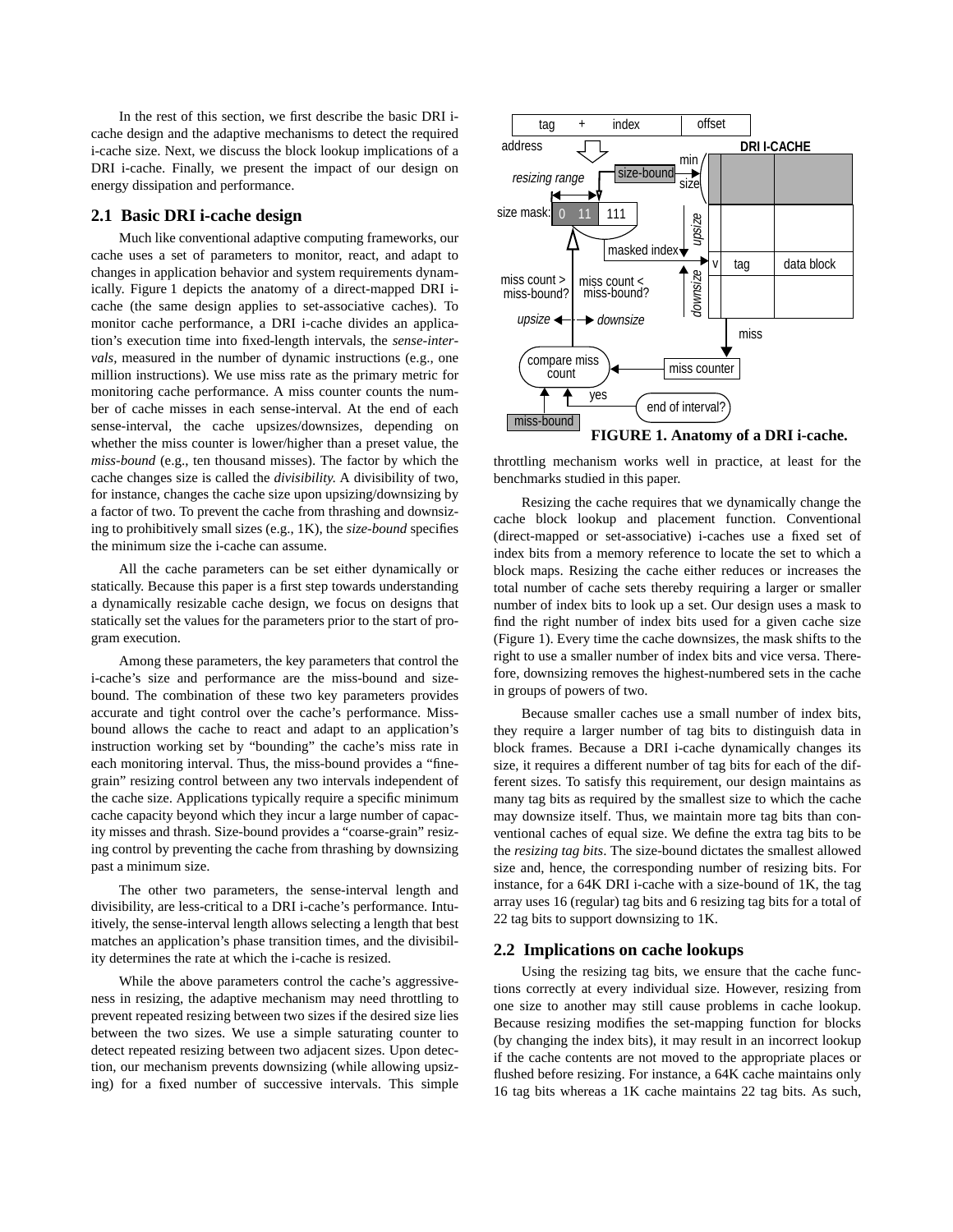even though downsizing the cache from 64K to 1K allows the cache to maintain the upper 1K contents, the tags are not comparable. While a simple solution, flushing the cache or moving block frames to the appropriate places may incur prohibitively large overhead. Our design does not resort to this solution because we already maintain all the tag bits necessary for the smallest cache size at all times (i.e., a 64K cache maintains the same 22 tag bits from the block address that a 1K cache would).

Moreover, upsizing the cache may complicate lookup because blocks map to different sets in different cache sizes when upsizing the cache. Such a scenario creates two problems. A lookup for a block after upsizing fails to find it, and therefore fetches and places the block into a new set. While the overhead of such (compulsory) misses after upsizing may be negligible and can be amortized over the sense-interval length, such an approach will result in multiple *aliases* of the block in the cache. Unlike dcaches, however, in the common case a processor only reads and fetches instructions from an i-cache and does not modify a block's contents. Therefore, allowing multiple aliases does not interfere with processor lookups and instruction fetch in i-caches.

There are scenarios, however, which require invalidating all aliases of a block. Unmapping an instruction page (when swapping the page to the disk) requires invalidating all of the page's blocks in the i-cache. Similarly, dynamic libraries require call sites which are typically placed in the heap and require coherence between the i-cache and the d-cache. Fortunately, conventional systems often resort to flushing the i-cache in these cases because such scenarios are infrequent. Moreover, these operations typically involve OS intervention and incur high overheads, amortizing the cache flush overhead.

Compared to a conventional cache, the DRI i-cache has one extra gate delay in the index path due to the size mask [\(Figure 1\)](#page-2-0), which may impact the cache lookup time. Because the size mask is modified at most only once every sense-interval, which is usually of the order of a million cycles, implementation of the extra gate level can be optimized to minimize delay. For instance, the size mask inputs to the extra gate level can be set up well ahead of the address, minimizing the index path delay. Furthermore, the extra gate level can also be folded into the address decode tree of the cache's tag and data arrays. Hence, in the remainder of the paper we assume that the extra gate delay does not significantly impact the cache lookup time.

#### <span id="page-3-1"></span>**2.3 Impact on energy and performance**

Cache resizing helps reduce leakage energy by allowing a DRI i-cache to turn off the cache's unused sections. Resizing, however, may adversely impact the miss rate (as compared to a conventional i-cache) and the access frequency to the lower-level (L2) cache. The resulting increase in L2 accesses may impact both execution time and the dynamic energy dissipated in L2. While the impact on execution time depends on an application's sensitivity to i-cache performance, the higher miss rate may significantly impact the dynamic energy dissipated due to the growing size of on-chip L2 caches [1]. We present energy calculations in [Section 5.2.1](#page-6-0) to show that for a DRI i-cache to cause significant increase in the L2 dynamic energy, the extra L1 misses have to be considerably large in number. In [Section 5.3](#page-6-1), we present



<span id="page-3-0"></span>

experimental results that indicate that the extra L1 misses are usually small in number.

In addition to potentially increasing the L2 dynamic energy, a DRI i-cache may dissipate more dynamic energy due to the resizing tag bits, as compared to a conventional design. We present energy calculations in [Section 5.2.1](#page-6-0) and experimental results in [Section 5.3](#page-6-1) that indicate that the resizing tag bits have minimal impact on a DRI i-cache's energy.

Finally, the resizing circuitry may increase energy dissipation offsetting the gains from cache resizing. The counters required to implement resizing have a small number of bits compared to the cache, making their leakage negligible. Using the argument that the  $i<sup>th</sup>$  bit in a counter switches once only every  $2<sup>i</sup>$ increments, we can show that the average number of bits switching on a counter increment is less than two. Thus the dynamic energy of the counters is also small. The energy dissipated to drive the resizing control lines can be neglected because resizing occurs infrequently (e.g., once every one million instructions).

#### **2.3.1 Controlling extra misses**

Because a DRI i-cache's miss rate impacts both energy and performance, the cache uses its key parameters to achieve tight control over its miss rate. There are two sources of increase in the miss rate when resizing. First, resizing may require remapping of data into the cache and incur a large number of (compulsory) misses at the beginning of a sense-interval. The resizing overhead is dependent on both the resizing frequency and the sense-interval length. Fortunately, applications tend to have at most a small number of well-defined phase boundaries at which the i-cache size requirements drastically change due to a change in the instruction working set size. Furthermore, the throttling mechanism helps reduce unnecessary resizing, virtually eliminating frequent resizing between two adjacent sizes, in practice. Our results indicate that optimal interval lengths to match application phase transition times are long enough to amortize the overhead of moving blocks around at the beginning of an interval [\(Section 5.3\)](#page-6-1).

Second, downsizing may be suboptimal and result in a significant increase in miss rate when the required cache size is slightly below a given size. The impact on the miss rate is highest at small cache sizes when the cache begins to thrash. A DRI icaches uses the size-bound to guarantee a minimum size preventing the cache from thrashing.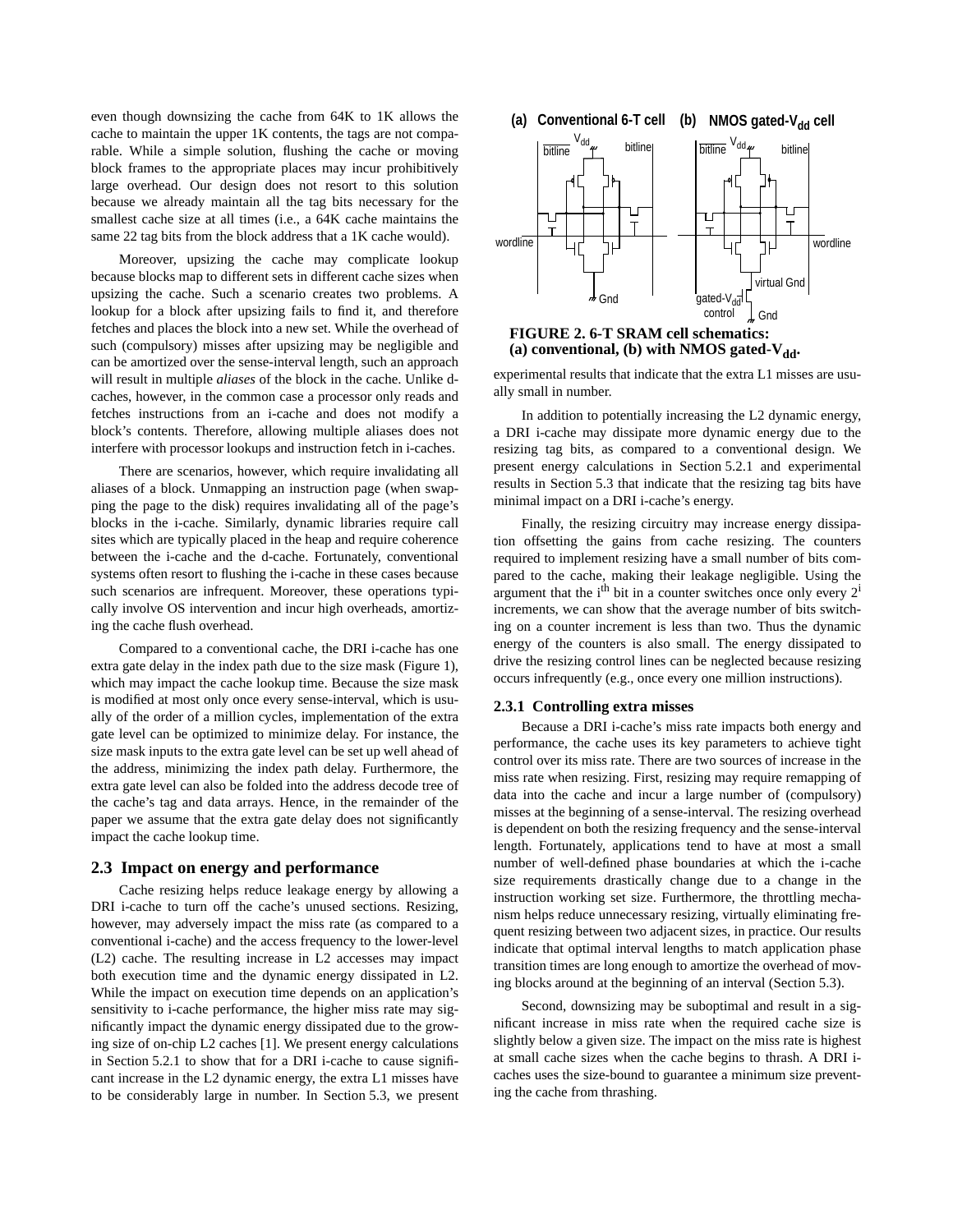Miss-bound and size-bound control a DRI i-cache's aggressiveness in reducing the cache size and leakage energy. In an aggressive DRI i-cache configuration with a large miss-bound and a small size-bound, the cache is allowed to resize more often and to small cache sizes, thereby aggressively reducing leakage at the cost of high performance degradation. A conservative DRI icache configuration maintains a miss rate which is close to the miss rate of a conventional i-cache of the same base size, and bounds the downsizing to larger sizes to prevent thrashing and significantly increasing the miss rate. Such a configuration reduces leakage with minimal impact on execution time and dynamic energy.Sense-interval length and divisibility may also affect a DRI i-cache's ability to adapt to the required i-cache size accurately and timely. While larger divisibility favors applications with drastic changes in i-cache requirements, it makes size transitions more coarse reducing the opportunity to adapt closer to the required size. Similarly, while longer sense-intervals may span multiple application phases reducing opportunity for resizing, shorter intervals may result in higher overhead. Our results indicate sense-interval and divisibility are less critical than missbound and size-bound to controlling extra misses ([Section 5.6](#page-9-2)).

# <span id="page-4-0"></span>**3 Gated-V**<sub>dd</sub>: **supply-voltage gating**

Current technology scaling trends [3] require aggressively scaling down the threshold voltage  $(V_t)$  to maintain transistor switching speeds. Unfortunately, *subthreshold leakage* current through transistors increases exponentially with decreasing threshold voltage, resulting in a significant amount of *leakage energy* dissipation at a low threshold voltage.

To prevent the leakage energy dissipation in a DRI i-cache from limiting aggressive threshold-voltage scaling, we use a circuit-level mechanism called *gated-V<sub>dd</sub>* [19]. Gated-V<sub>dd</sub> enables a DRI i-cache to effectively turn off the supply voltage and virtually eliminate the leakage in the cache's unused sections. The key idea is to introduce an extra transistor in the leakage path from the supply voltage to the ground of the cache's SRAM cells; the extra transistor is turned on in the used and turned off in the unused sections, essentially "gating" the cell's supply voltage. Gated-V<sub>dd</sub> maintains the performance advantages of lower supply and threshold voltages while reducing the leakage.

The fundamental reason why gated- $V_{dd}$  achieves significantly lower leakage is that two off transistors connected in series reduce the leakage current by orders of magnitude due to the self reverse-biasing of stacked transistors. This effect is called the *stacking effect* [32]. The gated-V<sub>dd</sub> transistor connected in series with the SRAM cell transistors produces the stacking effect when the gated- $V_{dd}$  transistor is turned off, resulting in a high reduction in leakage. When the gated- $V_{dd}$  transistor is turned on, the cell is said to be in "active" mode and when turned off, the cell is said to be in "standby" mode.

[Figure 2](#page-3-0) (a) depicts the anatomy of a conventional 6-T SRAM cell with dual-bitline architecture. On a cache access, the corresponding wordline is activated by the address decode logic, causing the cells to read their values out to the precharged bitlines or to write the values from the bitlines into the cells through the "pass" transistors. The two inverter "cell" transistors ([Figure 2](#page-3-0)

(a)) each have a  $V_{dd}$  to Gnd leakage path going through an NMOS or a PMOS transistor connected in series. Depending on the bit value (0 or 1) held in the cell, the PMOS transistor of one and the corresponding NMOS transistor of the other inverter are "off". [Figure 2](#page-3-0) (b) shows a DRI i-cache SRAM cell using an NMOS gated- $V_{dd}$  transistor. When the gated- $V_{dd}$  transistor is "off", it is in series with the "off" transistors of the inverters, producing the stacking effect. The DRI i-cache resizing circuitry keeps the gated- $V_{dd}$  transistors of the used sections turned on and the unused sections turned off.

As in conventional gating techniques, the gated- $V_{dd}$  transistor can be shared among multiple SRAM cells of one or more cache blocks to amortize the area overhead of the extra transistor [19]. Moreover, gated- $V_{dd}$  can be implemented using either an NMOS transistor connected between the SRAM cell and Gnd or a PMOS transistor connected between  $V_{dd}$  and the cell [19]. In addition, gated- $V_{dd}$  can be coupled with dual- $V_t$  to achieve even larger reductions in leakage. With dual- $V_t$ , the SRAM cell transistors use low  $V_t$  to maintain a high speed while the gated- $V_{dd}$  transistors use high  $V_t$  to achieve additional leakage reduction [19].

# <span id="page-4-1"></span>**4 Methodology**

We use SimpleScalar-2.0 [6] to simulate an L1 DRI i-cache in the context of an out-of-order microprocessor. [Table 1](#page-4-2) shows the base configuration for the simulated system. We simulate a 1Ghz processor. We run all of SPEC95 with the exception of two floating-point benchmarks and one integer benchmark (in the interest of reducing simulation turnaround time).

To determine the energy usage of a DRI i-cache, we use geometry and layout information from CACTI [31]. Using Spice information from CACTI to model the 0.18µ SRAM cells and related capacitances, we determine the leakage energy of a single SRAM cell and the dynamic energy of read and write operations on single rows and columns. We use this information to determine energy dissipation for appropriate cache configurations.

We use a Mentor Graphics IC-Station layout of a single cache line to estimate area. To minimize the area overhead and optimize layout, we implemented the gated- $V_{dd}$  transistor as rows of parallel transistors placed along the length of the SRAM cells where each row is as long as the height of the cells. We obtain the desired gated- $V_{dd}$  transistor width by varying the number of rows

<span id="page-4-2"></span>**TABLE 1. System configuration parameters.**

| <b>Instruction issue &amp;</b><br>decode bandwidth | 8 issues per cycle                   |  |  |
|----------------------------------------------------|--------------------------------------|--|--|
| L1 i-cache/<br><b>L1 DRI i-cache</b>               | 64K, direct-mapped, 1 cycle latency  |  |  |
| L1 d-cache                                         | 64K, 2-way (LRU), 1 cycle latency    |  |  |
| L <sub>2</sub> cache                               | 1M, 4-way, unified, 12 cycle latency |  |  |
| <b>Memory access</b><br>latency                    | $80$ cycles + 4 cycles per 8 bytes   |  |  |
| <b>Reorder buffer size</b>                         | 128                                  |  |  |
| <b>LSO</b> size                                    | 128                                  |  |  |
| <b>Branch predictor</b>                            | 2-level hybrid                       |  |  |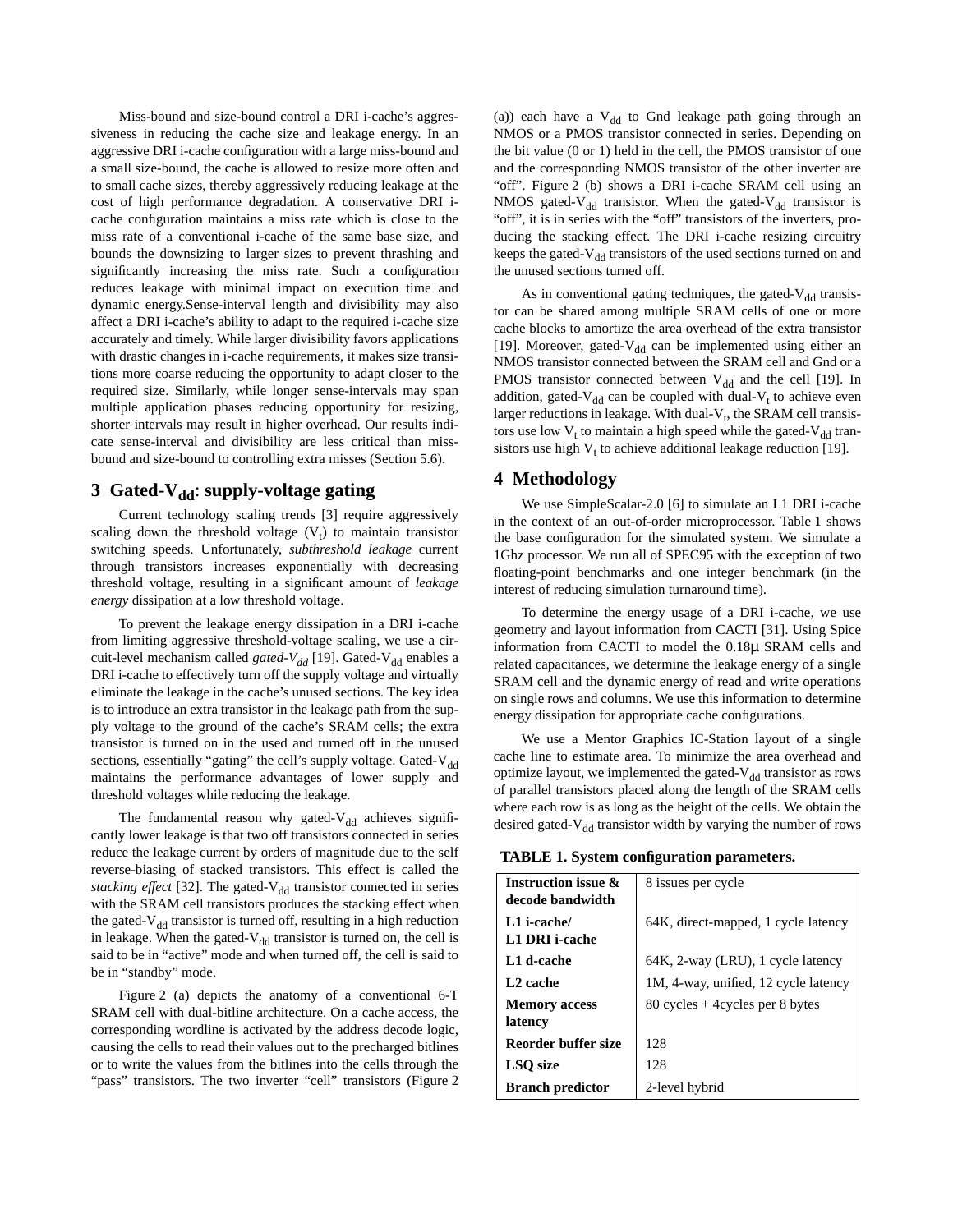of transistors used, and estimate the area overhead accordingly.

All simulations use an aggressively-scaled supply voltage of 1.0V. We estimate cell read time and energy dissipation using Hspice transient analysis. We ensure that the SRAM cells are all initialized to a stable state prior to taking measurements. We compute active and standby mode energy dissipation after the cells reach steady state with the gated- $V_{dd}$  transistor in the appropriate mode. We assume the read time to be the time to lower the bitline to 75% of  $V_{dd}$  after the wordline is asserted.

# <span id="page-5-0"></span>**5 Results**

In this section, we present experimental results on the energy and performance trade-off of a DRI i-cache as compared to a conventional i-cache. First, we present circuit results corroborating the impact of technology scaling trends on an SRAM cell's performance and leakage, and evaluate various gated- $V_{dd}$  implementations. Second, we present our energy calculations and discuss the leakage and dynamic energy trade-off of a DRI i-cache. Finally, we present energy savings achieved for the benchmarks, demonstrating a DRI i-cache's effectiveness in reducing average cache size and energy dissipation, and the impact of a DRI icache's parameters on energy and performance.

### **5.1 Circuit results**

In our previous work [19], we evaluated various gated- $V_{dd}$ schemes and showed that a wide NMOS gated- $V_{dd}$  with dual- $V_{td}$ and a charge pump [20] offers the best gating configuration, and virtually eliminates the leakage with minimal impact on read time and area overhead. In this section, we summarize our circuit results. [Table 2](#page-5-1) depicts the leakage energy per cycle (1ns), relative read time, and the area overhead associated with gated- $V_{dd}$ . The leakage energy is measured at a 110C operating temperature. For reference purposes, we also present base SRAM cell results (without gated- $V_{dd}$ ) with both low and high  $V_t$ .

The Active Leakage Energy and Standby Leakage Energy rows indicate leakage energy dissipated per cycle when the cell is in active and standby mode, respectively. From the first two columns, we see that lowering the cache  $V_t$  from 0.4V to 0.2V reduces the read time by over half but increases the leakage energy by more than a factor of 30. From the third column we see that using gated- $V_{dd}$ , the leakage energy can be reduced by 97% in standby mode, confining the leakage to high- $V_t$  levels while maintaining low- $V_t$  speeds. This large reduction in leakage is key to ensuring that unused sections of the cache dissipate exponentially lower leakage energy.

To minimize the area overhead, we share a gated- $V_{dd}$  transistor among the SRAM cells in a cache line [19]. By constructing the gated- $V_{dd}$  transistor such that the transistor width expands along the length of the cache line, only the data array width and not the height — increases. The total increase in array area due to the addition of the gated- $V_{dd}$  transistor is about 5%.

#### <span id="page-5-2"></span>**5.2 Energy calculations**

A DRI i-cache decreases leakage energy by gating  $V_{dd}$  to cache sections in standby mode but increases both L1 dynamic energy due to the resizing tag bits and L2 dynamic energy due to

extra L1 misses. We compute the energy savings using a DRI icache compared to a conventional i-cache using an aggressivelyscaled threshold voltage. Therefore,

| energy savings = conventional i-cache leakage energy –<br>effective L1 DRI i-cache leakage energy                                |
|----------------------------------------------------------------------------------------------------------------------------------|
| effective L1 DRI i-cache leakage energy = L1 leakage energy +<br>extra L1 dynamic energy $+$ extra L2 dynamic energy             |
| L1 leakage energy = active portion leakage energy +<br>standby portion leakage energy                                            |
| active portion leakage energy = active fraction $\times$<br>conventional <i>i-cache leakage energy</i>                           |
| standby portion leakage energy $\approx 0$                                                                                       |
| extra L1 dynamic energy = resizing bits $\times$<br>dynamic energy of 1 bitline per L1 access $\times$ L1 accesses               |
| extra L2 dynamic energy = dynamic energy per L2 access $\times$<br>extra L2 accesses                                             |
| The effective L1 leakage energy is the leakage energy dissi-<br>ted by the DRI i-cache during the course of the application exe- |

pated by the DRI i-cache during the course of the application execution. This energy consists of three components. The first component, the L1 leakage energy, is the leakage energy dissipated in the active and standby portions of the DRI i-cache. We compute the active portion's leakage energy as the leakage energy dissipated by a conventional i-cache in one cycle times a DRI icache active portion size (as a fraction of the total size) times the number of cycles. We obtain the average active portion size and the number of cycles from Simplescalar simulations. Using the low- $V_t$  active cell leakage energy numbers in [Table 2,](#page-5-1) we compute the leakage energy for a conventional i-cache per cycle to be 0.91 nJ. Because the standby mode energy is a factor of 30 smaller than the active mode energy in [Table 2,](#page-5-1) we approximate the standby mode term as zero. Therefore,

#### *L1 leakage energy = active fraction* × *0.91* × *cycles*

The second component is the extra L1 dynamic energy dissipated due to the resizing tag bits during the application execution. We compute this component as the number of resizing tag bits used by the program times the dynamic energy dissipated in one access of one resizing tag bitline in the L1 cache times the number of L1 accesses made in the program. Using CACTI's Spice files, we estimate the dynamic energy per resizing bitline to be 0.0022 nJ. Therefore,

# <span id="page-5-1"></span>**TABLE 2. Energy, speed, and area trade-off of** varying threshold voltage and gated-V<sub>dd</sub>.

| Implementation<br><b>Technique</b>                      | base<br>high- $V_t$ | hase<br>$low-V_t$ | <b>NMOS</b><br>gated- $V_{dd}$ |
|---------------------------------------------------------|---------------------|-------------------|--------------------------------|
| Gated- $V_{dd}$ $V_t$ (V)                               | N/A                 | N/A               | 0.40                           |
| <b>SRAM <math>V_f(V)</math></b>                         | 0.40                | 0.20              | 0.20                           |
| <b>Relative Read Time</b>                               | 2.22.               | 1.00              | 1.08                           |
| <b>Active Leakage</b><br>Energy $(x10^{-9} \text{ nJ})$ | 50                  | 1740              | 1740                           |
| <b>Standby Leakage</b><br>Energy $(x10^{-9} nJ)$        | N/A                 | N/A               | 53                             |
| <b>Energy Savings (%)</b>                               | N/A                 | N/A               | 97                             |
| Area Increase $(\% )$                                   | N/A                 | N/A               | 5                              |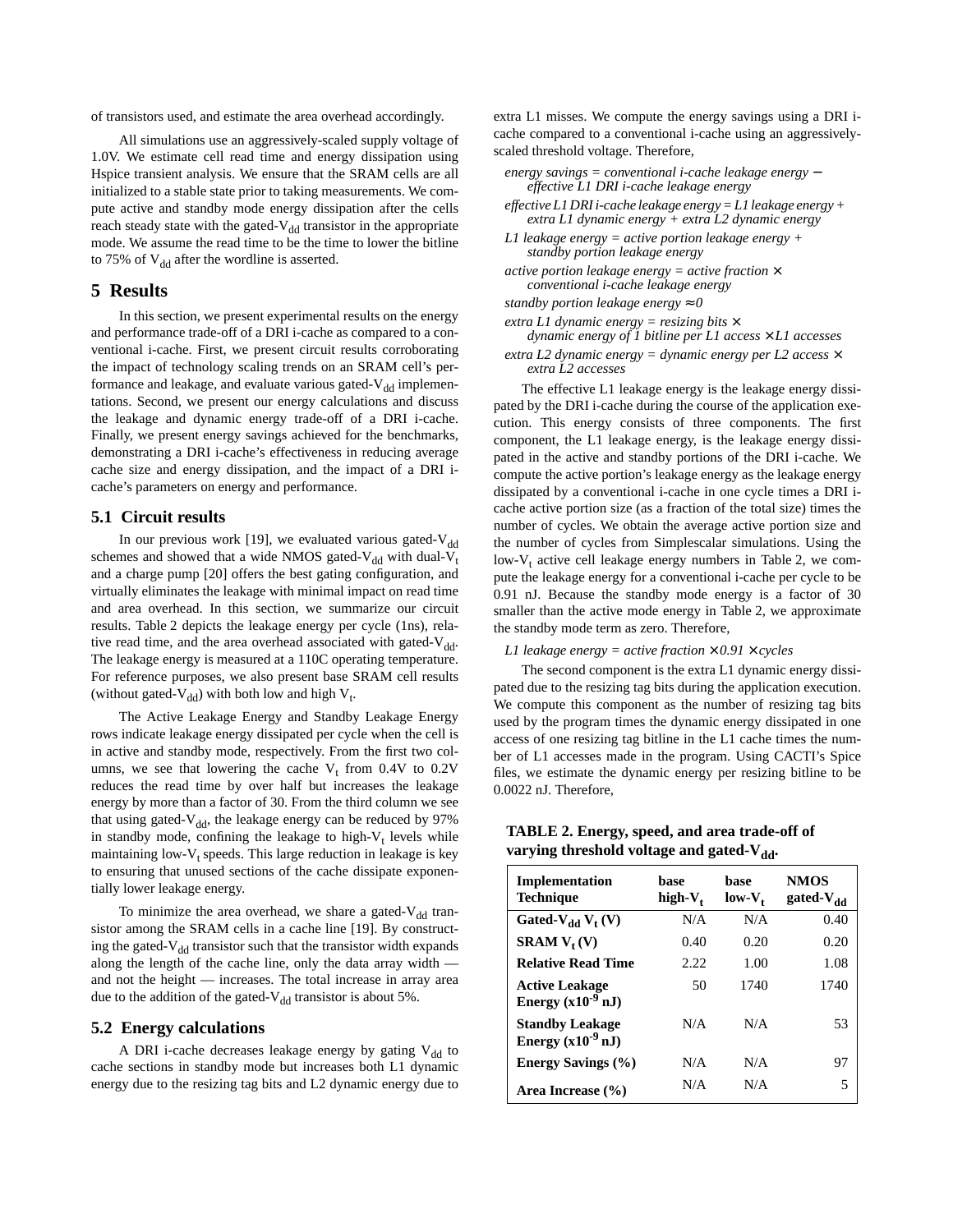#### *extra L1 dynamic energy = resizing bits*  $\times$  0.0022  $\times$ *L1 accesses*

The third component is the extra L2 dynamic energy dissipated in accessing the L2 cache due to the extra L1 misses during the application execution. We compute this component as the dynamic energy dissipated in one access of the L2 cache times the number of extra L2 accesses. We use the calculations for cache access energy in [11] and estimate the dynamic energy per L2 access to be 3.6 nJ. Therefore,

#### *extra L2 dynamic energy = 3.6* × *extra L2 accesses*

Using these expressions for L1 leakage energy, extra L1 dynamic energy, and extra L2 dynamic energy, we compute the effective L1 leakage energy and the overall energy savings of a DRI i-cache.

#### <span id="page-6-0"></span>**5.2.1 Leakage and dynamic energy trade-off**

If the extra L1 and L2 dynamic energy components do not significantly add to L1 leakage energy, a DRI i-cache's energy savings will not be outweighed by the extra (L1+L2) dynamic energy, as forecasted in [Section 2.3](#page-3-1). To demonstrate that the components do not significantly add to L1 leakage energy, we compare each of the components to the L1 leakage energy and show that the components are much smaller than the leakage energy.

*extra L1 dynamic energy / L1 leakage energy* <sup>≈</sup> *(resizing bits* <sup>×</sup> *0.0022) / (active fraction* <sup>×</sup> *0.91)* <sup>≈</sup> *0.024 (if resizing bits = 5 and active fraction = 0.50)*

We compare the extra L1 dynamic energy against the L1 leakage energy by computing their ratio. We simplify the ratio by approximating the number of L1 accesses to be equal to the number of cycles (i.e., an L1 access is made every cycle), and cancelling the two in the ratio. If the number of resizing tag bits is 5 (i.e., the size-bound is a factor of 32 smaller than the original size), and the active portion is as small as half the original size, the ratio reduces to 0.024, implying that the extra L1 dynamic energy is about 3% of the L1 leakage energy, under these extreme assumptions. This assertion implies that if a DRI i-cache achieves sizable savings in leakage, the extra L1 dynamic energy will not outweigh the savings.

```
extra L2 dynamic energy / L1 leakage energy =
(3.95 / \text{active fraction}) \times \text{extra } L1 \text{ miss rate} \approx 0.08 \text{ (if active fraction)} = 0.50 \text{ and extra } L1 \text{ miss rate} \approx 0.01
```
Now we compare the extra L2 dynamic energy against the L1 leakage energy by computing their ratio. As, before, we simplify this ratio by approximating the number of cycles to be equal to the total number of L1 accesses, which allows us to express the ratio as a function of the *absolute* increase in the L1 miss rate (i.e., number of extra L1 misses divided by the total number of L1 accesses). If the active portion is as small as half the original size, and the absolute increase in L1 miss rate is as high as 1% (e.g., L1 miss rate increases from 5% to 6%), the ratio reduces to 0.08, implying that the extra L2 dynamic energy is about 8% of the L1 leakage energy, under these extreme assumptions. This assertion implies that if a DRI i-cache achieves sizable savings in leakage, the extra L2 dynamic energy will not outweigh the savings.

# <span id="page-6-1"></span>**5.3 Overall energy savings and performance**

In this section, we present the overall energy savings achieved by a DRI i-cache. Unless stated otherwise, all the measurements in this section use a sense-interval of one million instructions and a divisibility of two. To prevent repeated resizing between two adjacent sizes ([Section 2.1](#page-2-1)), we use a 3-bit saturating counter to trigger throttling and prevent downsizing for a period of ten sense-intervals.

Because a DRI i-cache's energy dissipation mainly depends on the miss-bound and size-bound, we show the best-case energy savings achieved under various combinations of these parameters. We determine the best case via simulation by empirically searching the combination space. Each benchmark's level of sensitivity to parameter values is different, requiring different settings to determine the best-case energy-delay. Most benchmarks, however, exhibit low miss rates in the conventional i-cache, and therefore tolerate miss-bounds that are one to two orders of magnitude higher than the conventional i-cache miss rates.

We present the energy-delay product because it ensures that both reduction in energy and the accompanying degradation in performance are taken into consideration together, and not separately. We present results on two design points. Our "performance-constrained" measurements focus on a DRI i-cache's ability to save energy with minimal impact on performance. Therefore, these measurements search for the best-case energydelay while limiting the performance degradation to under 4% as compared to a conventional i-cache using an aggressively-scaled threshold voltage. The "performance-unconstrained" measurements simply search for the best-case energy-delay without limiting the performance degradation. We include performanceunconstrained measurements to show the best possible energydelay, although the performance-unconstrained case sometimes amounts to prohibitively high performance degradation. We compute the energy-delay product by multiplying the effective DRI icache leakage energy numbers from [Section 5.2](#page-5-2) with the execution time.

[Figure 3](#page-7-0) shows our base energy-delay product and average cache size measurements normalized with respect to the conventional i-cache. The figure depicts measurements for both performance-constrained (left bars) and performance-unconstrained (right bars) cases. The left graph depicts the normalized energydelay products. The graph shows the percentage increase in execution time relative to a conventional i-cache above the bars whenever performance degradation is more than 4% for the performance-unconstrained measurements. In the graph, the stacked bars show the breakdown between the leakage and the dynamic component due to the extra dynamic energy. The right graph shows the DRI i-cache size averaged over the benchmark execution time, as a fraction of the conventional i-cache size. We show the miss rates under the performance-unconstrained case above the bars whenever the miss rates are higher than 1%.

From the left graph, we see that a DRI i-cache achieves large reductions in the energy-delay product as performance degradation is constrained, demonstrating the effectiveness of our adaptive resizing scheme. The reduction ranges from as much as 80% for *applu*, *compress*, *ijpeg*, and *mgrid*, to 60% for *apsi*, *hydro2d*,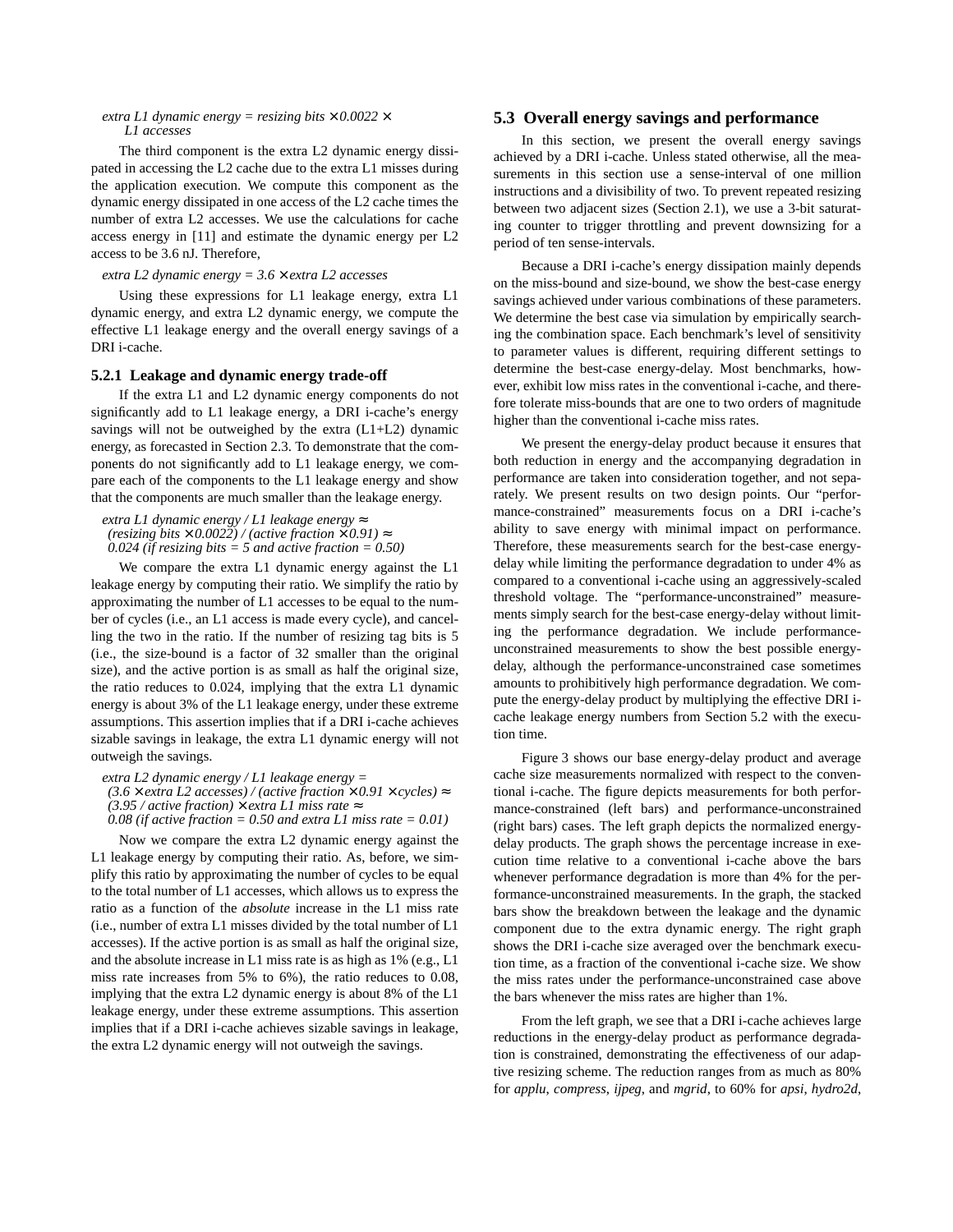

<span id="page-7-0"></span>**FIGURE 3. Base energy-delay and average cache size measurements.**

*li*, and *swim*, 40% for *m88ksim*, *perl*, and *su2cor*, and 10% for *gcc*, *go*, and *tomcatv*. In *fpppp* the 64K i-cache is fully-utilized preventing the cache from resizing and reducing the energy-delay. The energy-delay products' dynamic component is small for all the benchmarks, indicating that both the extra L1 dynamic energy due to resizing bits is small and the extra L2 accesses are few, as discussed in [Section 2.3.](#page-3-1)

There are only a few benchmarks (*gcc*, *go*, *m88ksim*, and *tomcatv*) which exhibit a significantly lower energy-delay under the performance-unconstrained scenario. For all these benchmarks, performance of the performance-unconstrained case is considerably worse than that of the conventional i-cache (e.g., *gcc* by 27%, *go* by 30%, *tomcatv* by 21%), indicating that the lower energy-delay product is achieved at the cost of lower performance.

From the right graph, we see that the average DRI i-cache size is significantly smaller than the conventional i-cache and the i-cache requirements largely vary across benchmarks. The average cache size reduction ranges from as much as 80% for *applu*, *compress*, *ijpeg*, *li*, and *mgrid*, to 60% for *m88ksim*, *perl*, and *su2cor*, and 20% for *gcc*, *go*, and *tomcatv*.

The conventional i-cache miss rate (not shown) is less than 1% for all the benchmarks (highest being 0.7% for *perl*). The DRI i-cache miss rates are also all below 1%, except for *perl* at 1.1%, for the performance-constrained case. It follows that the absolute difference between DRI and conventional i-cache miss rates is less than 1%, well within the bounds necessary to keep the extra dynamic component low (computed in [Section 5.2](#page-5-2)).

A DRI i-cache's simple adaptive scheme enables the cache to downsize while keeping a tight control over the miss rate and the extra L2 dynamic energy. Our miss rate measurements (not shown) for the performance-constrained experiments, where miss rate control is key, indicate that the largest absolute difference between the effective DRI i-cache miss rate and the miss-bound is 0.004 for *gcc*.

To understand the average i-cache size requirements better, we categorize the benchmarks into three classes. Benchmarks in the first class primarily require a small i-cache throughout their execution. They mostly execute tight loops allowing a DRI icache to stay at the size-bound, causing the performance-constrained and performance-unconstrained cases to match. *Applu,*

*compress, li, mgrid* and *swim* fall in this class, and primarily stay at the minimum size allowed by the size-bound. The dynamic component is a large fraction of the DRI i-cache energy in these benchmarks because much of the L1 leakage energy is eliminated through size reduction and a large number of resizing tag bits are used to allow a small size-bound.

The second class consists of the benchmarks that primarily require a large i-cache throughout their execution and do not benefit much from downsizing. *Apsi*, *fpppp, go, m88ksim* and *perl* fall under this class, and *fpppp* is an extreme example of this class. If these benchmarks are encouraged to downsize via high miss-bounds, they incur a large number of extra L1 misses, resulting in a significant performance loss. Consequently, the performance-constrained case uses a small number of resizing tag bits, forcing the size-bound to be reasonably large. *Fpppp* requires the full-sized i-cache, so reducing the size dramatically increases the miss rate, canceling out any leakage energy savings for this benchmark. Therefore, we disallow the cache from downsizing for *fpppp* by setting the size-bound to 64K. In the rest of the benchmarks, when performance is constrained, the dynamic energy overhead is much less than the leakage energy savings, allowing the cache to benefit from downsizing.

The last class of benchmarks exhibit distinct phases with diverse i-cache size requirements. *Gcc, hydro2d, ijpeg, su2cor* and *tomcatv* belong to this class of benchmarks. A DRI i-cache's effectiveness to adapt to the required i-cache size is dependent on its ability to detect the program phase transitions and resize appropriately. *Hydro2d* and *ijpeg* both have relatively clear phase transitions*.* After the initialization phase requiring the full size of i-cache, these benchmarks consists mainly of small loops requiring only 2K of i-cache. Therefore, a DRI i-cache adapts to the phases of *hydro2d* and *ijpeg* well, achieving small average sizes with little performance loss. The phase transitions in *gcc, su2cor* and *tomcatv* are not as clearly defined, resulting in a DRI i-cache not adapting as well as it did for *hydro2d* or *ijpeg*. Consequently, these benchmarks' average sizes under both the performanceconstrained and performance-unconstrained cases are relatively large.

#### **5.4 Effect of miss-bound and size-bound**

In this section, we present the effect of varying the missbound and size-bound on the energy-delay product. The miss-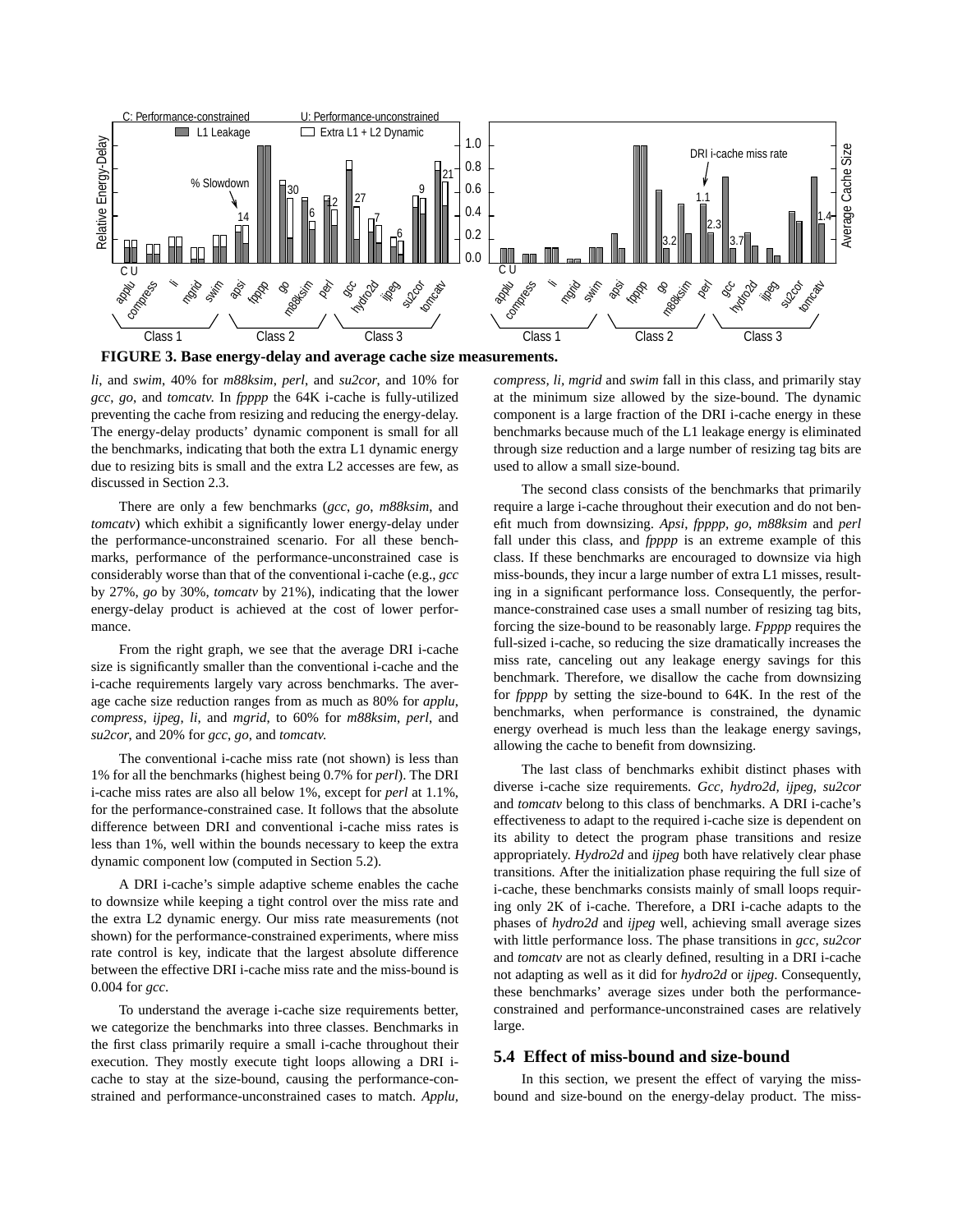

<span id="page-8-0"></span>**FIGURE 4. Impact of varying the miss-bound.**

bound and size-bound are key parameters which determine the L2 and extra L1 dynamic energy, respectively. From this section onwards, we focus on the performance-constrained measurements and present only the relative energy-delay and not the average cache size graphs. However, average cache size can be inferred from the leakage component of the relative energy-delay because leakage energy is proportional to average cache size and the increase in delay is limited to 4% by the constraint.

#### **5.4.1 Impact of varying miss-bound**

[Figure 4](#page-8-0) shows the results for varying the miss-bound to half and double the miss-bound for the base performance-constrained measurements, while keeping the size-bound the same. The graph shows the effective energy-delay product normalized to the conventional i-cache leakage energy-delay, together with the percentage performance degradation for those cases which are higher than 4%.

The energy-delay graph shows that despite varying the missbound over a factor of four range (i.e., from 0.5x to 2x), most of the energy-delay products do not change significantly. Even when the miss-bound is doubled, the L1 miss rates stay within 1% and the extra L2 dynamic energy-delay does not increase much for most of the benchmarks. Therefore, our adaptive scheme is fairly robust with respect to a reasonable range of miss-bounds. The exceptions are *gcc*, *go*, *perl*, and *tomcatv*, which need large icaches but allow for more downsizing under higher miss-bounds. The DRI i-cache does not readily identify phase transitions in these benchmarks. These benchmarks achieve average i-cache sizes smaller than those of the base case, but incur between 5%- 8% performance degradation compared to the conventional icache.

#### **5.4.2 Impact of varying size-bound**

[Figure 5](#page-9-3) shows the results for varying the size-bound to double and half the size-bound for the base performance-constrained measurements, while keeping the miss-bound the same. *Fpppp's* base size-bound is 64K, and therefore there is no measurement corresponding to double the size-bound for *fpppp*. The graph shows the effective energy-delay product normalized to the conventional i-cache leakage energy-delay and also the percentage slowdown for the cases which are higher than 4%.

The graph shows that a smaller size-bound results in a larger

reduction in the average cache size, but the effect on the energydelay varies depending on the benchmark class. The first class of benchmarks incur little performance degradation with the base size-bound because the benchmarks' i-cache requirements are small. Throughout the benchmarks' execution, a DRI i-cache stays at the minimum size allowed by the size-bound. Therefore, doubling the size-bound simply increases the energy-delay and halving it increases the extra L2 dynamic energy, which worsens the energy-delay.

Decreasing the size-bound for the second class encourages downsizing at the cost of a lower performance due the benchmarks' large i-cache requirements. For the third class of benchmarks, the extra L1 dynamic energy incurred by decreasing the size-bound outstrips the leakage energy savings, resulting in an increase in energy-delay. *Fpppp*'s results for a 32K size-bound indicate that a poor choice of parameters may result in unnecessary resizing and actually increase the energy-delay beyond that of a conventional i-cache.

# **5.5 Effect of conventional cache parameters**

In this section, we investigate the impact of conventional cache parameters, size and associativity, on a DRI i-cache. [Figure 6](#page-9-4) displays the results for a 64K 4-way associative DRI icache, a 64K direct-mapped DRI i-cache (as in [Section 5.3](#page-6-1)), and a 128K direct-mapped DRI i-cache, shown from left to right. The miss-bound and size-bound are set to those for the base performance-constrained measurements for a 64K direct-mapped cache. The 128K direct-mapped cache uses one more resizing tag bit so that its size-bound is the same as that of the 64K directmapped cache. Energy-delay and performance degradation shown in the figure are all relative to a conventional i-cache of equivalent size and associativity.

*Applu*, *apsi*, *compress*, *fpppp*, *ijpeg*, *li*, and *mgrid* have instruction footprints that are capacity-bound and do not benefit from added associativity. Therefore, the direct-mapped DRI icache achieves the same average size as the 4-way associative DRI i-cache, resulting in identical energy-delay products. *Gcc*, *go*, *hydro2d*, *su2cor*, *swim* and *tomcatv*, exhibit conflict misses in the direct-mapped DRI i-cache, allowing the 4-way cache an opportunity to absorb some of the conflict misses and achieve a smaller average size and lower energy-delay. Using the same miss-bound for the 4-way cache as the base direct-mapped cache encourages extra misses in the 4-way DRI i-cache as compared to a conventional 4-way conventional i-cache. Consequently, for *gcc*, *hydro2d*, and *tomcatv*, the smaller average size comes at the cost of performance degradation beyond 4%.

Increasing the base cache size gives higher savings in energy-delay, because a larger fraction of the cache is in standby mode. In all cases, except for *fpppp* and *gcc*, the 128K cache is downsized to the same absolute magnitude as the 64K cache. The magnitude expressed as a fraction of the base 128K cache, however, is half that for a base 64K cache. *Fpppp*'s and *gcc's* working set sizes are larger than 64K and so the 128K cache does not always downsize to 64K in those applications, preventing the 128K cache's average cache size as a fraction from reducing to half of that for the 64K cache. The base 64K cache miss-bound is too high for a 128K cache in *perl*, *gcc*, and *hydro2d*, resulting in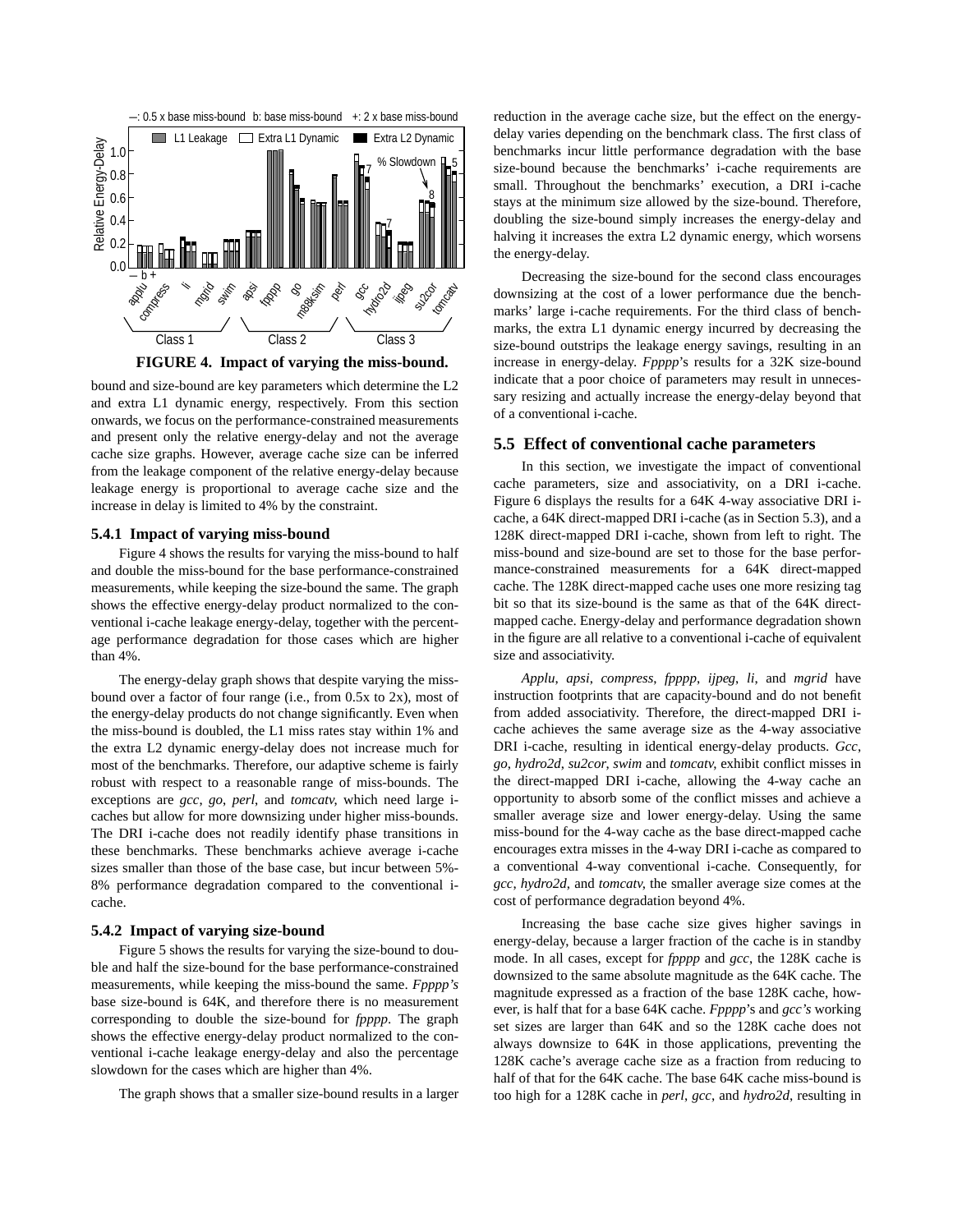

<span id="page-9-3"></span>**FIGURE 5. Impact of varying the size-bound.**

relatively more L1 misses and the corresponding higher extra L2 dynamic energy and performance degradation in the 128K cache.

#### <span id="page-9-2"></span>**5.6 Varying sense-interval length and divisibility**

In this section, we discuss our measurements varying the sense-interval length and divisibility. Ideally, we want the senseinterval length to correspond to program phases, allowing the cache to resize before entering a new phase. Our experiments show that a DRI i-cache is highly robust to the interval length for the benchmarks we studied. When varying the interval length from 250K to 4M i-cache accesses, the energy-delay product varies by less than 1% in all but one benchmark, and less than 5% in *go* due to its irregular phase transitions.

A large divisibility reduces the switching overhead in applications with frequent switching between two extreme i-cache sizes. Our experiments indicate that for all the benchmarks, a divisibility of four or eight (i.e., a factor of four or eight change in size) prohibitively increases the resizing granularity preventing the cache from assuming a size close to the required size, offsetting the gains from reduced switching overhead.

### <span id="page-9-0"></span>**6 Related work**

There are a number of previous studies that have focused on circuit-level only techniques to reduce leakage power. Techniques such as multi-threshold [30,25,17] or multi-supply [27] voltage designs, dynamic-threshold [29] or dynamic-supply [5] voltage designs, and transistor stacking [32], have been used to reduce leakage energy dissipation while maintaining high performance. However, circuit-level techniques that apply leakage reduction ignore application/architectural behavior and circuit utilization. Moreover, circuit-level techniques often trade off performance for energy. Instead, we propose an integrated architectural and circuit-level approach to maximize opportunity for leakage reduction with minimal impact on performance.

There are a number of previous studies focusing on reducing *switching* power and energy dissipation in processors. Some of these techniques have targeted reducing energy dissipation in the processor pipeline through gating [14], operand reduction [4], and instruction scheduling [26]. Others have targeted reducing energy dissipation in memory hierarchy [16,1,12,24,2,13]. All of these techniques target reducing switching rather than leakage energy



<span id="page-9-4"></span>**FIGURE 6. Varying conventional cache parameters.**

dissipation in caches. Rather than resizing the cache, many of these techniques propose using energy-efficient structures to capture small program working sets and filter references to caches.

There are two previous proposals for cache resizing by varying set-associativity. One proposes resizing to reduce switching energy [1] and the other uses resizing to store instruction reuse information to improve performance [21]. Both proposals use static rather than dynamic resizing and fix the cache size once prior to application execution. DRI i-cache proposes varying the number of cache sets and resizes dynamically both within and across application execution.

# <span id="page-9-1"></span>**7 Conclusions**

This paper explored an integrated architectural and circuitlevel approach to reducing leakage energy dissipation in deepsubmicron cache memories while maintaining high performance. The key observation in this paper is that the demand on cache memory capacity varies both within and across applications. Modern caches, however, are designed to meet the worst-case application demand, resulting in poor utilization and consequently high energy inefficiency in on-chip caches. We introduced a novel cache called the Dynamically Resizable i-cache (DRI i-cache) that dynamically reacts to application demand and adapts to the required cache size during an application's execution. At the circuit-level, the DRI i-cache employs gated-Vdd to virtually eliminate leakage in the cache's unused sections.

We evaluated the energy savings and the energy performance trade-off of a DRI i-cache and presented architectural and circuitlevel simulation results. Our results indicated that: (i) There is a large variability in L1 i-cache utilization both within and across applications. A DRI i-cache effectively exploits this variability and significantly reduces the average size; (ii) A DRI i-cache effectively integrates architectural and the gated-Vdd circuit techniques to reduce leakage in an L1 i-cache. A DRI i-cache reduces the leakage energy-delay product by 62% with performance degradation within 4%, and by 67% with higher performance degradation; (iii) Our adaptive scheme gives a DRI i-cache tight control over the miss rate to keep it close to a preset value, enabling the DRI i-cache to contain both the performance degradation and the increase in lower cache levels' energy dissipation. Moreover, the scheme is robust and performs predictably without drastic reac